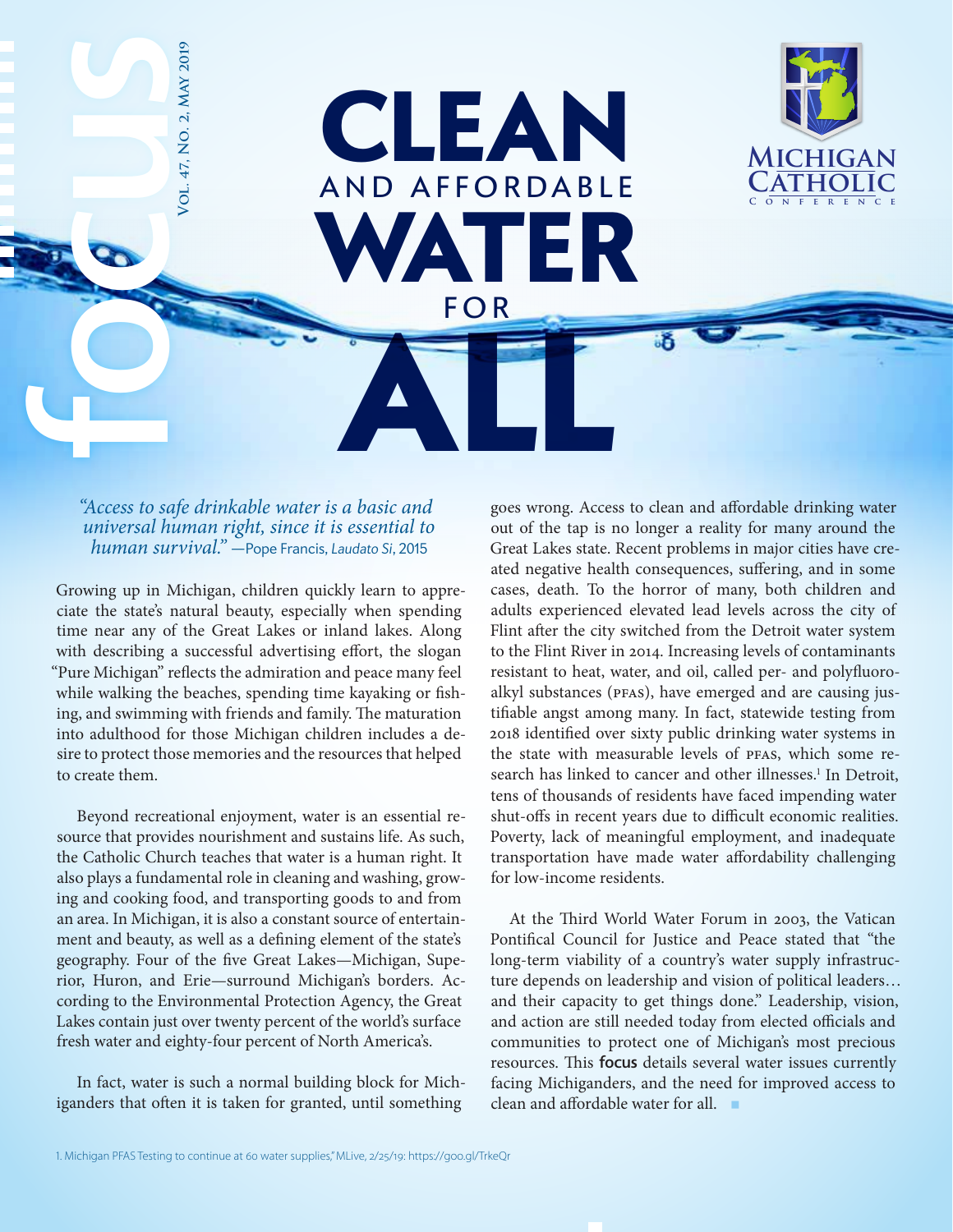## NATIONAL WATER SAFETY LAWS

In 1948, the Federal Water Pollution Control Act became the first national law to address water pollution. The U.S. Congress passed amendments to the law in 1972, which became the Clean Water Act. The Act regulated pollutant discharges in waters and quality standards for surface waters. Later, in 1974, the Safe Drinking Water Act set drinking water quality standards and made the Environmental Protection Agency responsible for implementing water safety.

## Water Concerns in Michigan

Worldwide, an estimated 2.1 billion people lack access to safely managed drinking water services, and 4.5 billion lack safely managed sanitation services.<sup>2</sup> While it may seem that water safety is a distant worry for developed communities, recent events have shown reason for heightened concern. Greater efforts are needed to protect clean water in Michigan.



**Lead:** In 2014, Flint residents began receiving drinking water from the Flint River after officials switched from the Detroit water system to save costs. Due to a lack of proper controls, Flint River water began corroding service pipes, allowing lead to leach into drinking and bathing water. Unknowingly, thousands of residents absorbed and consumed toxic water with no ability to realize the significance of what was happening. It has taken years to comprehend the extent of the health impact on children and adults. Millions have been spent to replace pipes. Lead is especially dangerous because it attacks the brain and nervous system. In children, lead exposure can

lead to behavior and learning problems, hyperactivity and lower IQ, slowed growth, hearing problems, anemia, and in extreme cases, seizure, coma, or death. In adults, lead exposure can lead to increased blood pressure and incidence of hypertension, damage to the kidneys, reproductive problems for men and women, and miscarriages or premature births.<sup>3</sup> There is no cure for lead exposure, but there are actions that can be taken to lessen its impact or to prevent future exposure, starting with removing the sources of contamination and completing more testing for lead in water sources.

**PFAS:** Michiganders have become more familiar recently with the contaminant PFAS, which does not break down easily in the environment or the human body and can easily transfer through the soil into groundwater. PFAS have been commonly found in waterproof, stain-resistant, or non-stick products; food packaging; commercial household products such as paints, cleaning products, or firefighting foams; and production facilities or industries such as electronics manufacturing. In 2016, the Environmental Protection Agency (EPA) issued a lifetime health advisory, or warning, for the two most studied PFAS, perfluorooctanoic acid (PFOA) and perfluorooctanesulfonic acid (PFOS), at 70 parts per trillion.4 While much remains unknown, studies have demonstrated that exposure to certain PFAS may result in adverse health effects: lowering a woman's chance of becoming pregnant, changing the body's immune responses, increasing cholesterol levels, increasing the likelihood of high blood pressure during pregnancy, and increasing the chances of thyroid disease and cancer (especially kidney and testicular). The State of Michigan formed a PFAS Action Response Team (MPART) in 2017, bringing together health and environmental experts with representatives of state government. The team investigates sources and locations of PFAS contamination, informs the public about their results, and takes protective action.5 ■

### FLINT BY THE NUMBERS<sup>6</sup>



. "Water, Sanitation and Hygiene, UN Water, accessed 3/7/19: https://goo.gl/UzxygJ 3. "Basic Information About Lead in Drinking Water", EPA, accessed 3/7/19: https://goo.gl/M2yUgg 4. "Drinking Water Health Advisories for PFOA and PFOS," EPA, accessed 3/7/19: https://goo.gl/u6r165 5. "PFAS Response: Taking Action, Protecting Michigan,"MPART, accessed 3/7/19: https://goo.gl/5CDC7v 6. "The state of the Flint water crisis, by the numbers", Mic, accessed 3/7/19: https://g<u>oo.gl/FFuTb</u>k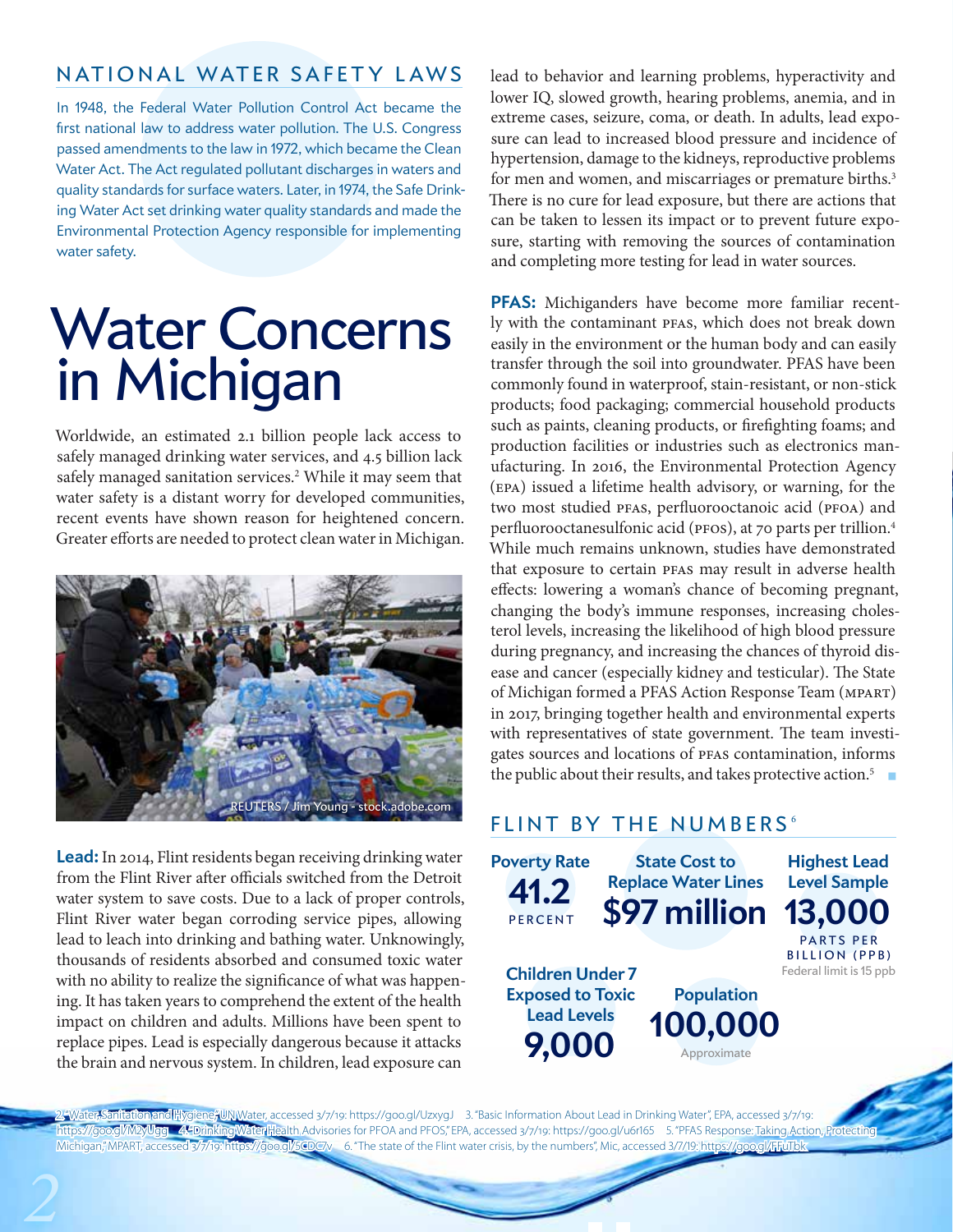# **Affordability**

The lack of clean and affordable drinking water for many individuals living in poverty demands a greater response from policymakers and community leaders. Pope Francis has written that the poor "are denied the right to a life consistent with their inalienable dignity" and are owed a "grave social debt" by the world. Low-income residents are often left behind when communities focus only on short-term consequences, politics, or finances when making decisions that affect water access.7 Supplying quality water to Michigan residents requires investment, and those expenses are an important reality to consider when decisions about water are made. At the same time, water affordability must be a key discussion point for the benefit of all Michiganders, including those most forgotten by society. When addressing this priority, elected officials should consider three important factors: first, increased



#### *"Water affordability must be a key discussion point for the benefit of all Michiganders"*

education regarding organizations and resources that assist residents with finances; second, demand management policies or investments that encourage efficient water use; and third, attentiveness to rate affordability, including measures to discount services provided to the poor. ■

## **On the Accessibility and Treatment of Water in Detroit**

Most Reverend Allen H. Vigneron, Archbishop of Detroit, is a co-signer of this statement from the Detroit Religious Leaders Forum

*"The voice of the Lord is over the waters; the God of glory thunders, the Lord, over might waters."* —Psalm 29:3

"Water plays a pivotal role in our various religious communities and congregations. We mention water in our prayers. We use water in our rituals. We find water in our Scriptures, where water is more than a metaphor for God's loving kindness, but a promise made to people living in places where water was scarce and precious. Water makes life possible. Water is essential to human flourishing and human dignity. In 2010, the General Assembly of the United Nations rightfully declared that 'the right to safe and clean drinking water and sanitation' is 'a right that is essential for the full enjoyment of life and all human rights' (UN Res. 64/292, art. 1). This fundamental human right resonates with all of our sacred teachings. As religious leaders, we live under a Divine obligation to speak on behalf of those who do not have access to water. We bear responsibility to lead by word and action in calling for policies that are just and equitable. We are called to work with those of good will for water practices that are environmentally sustainable. We are called to

give water to those who are thirsty. In Metropolitan Detroit, thousands face the threat of losing access to water due to financial hardships stemming from a lack of meaningful employment. Many are forced to pay rates they cannot afford, and many bear the burden of living with a sanitation system that is unreliable, unsustainable, and out of date. Finally, many cannot take advantage of the assistance programs that the Detroit Water and Sewage Department has established to mitigate their plight. Our elected officials must therefore address the essential role water and its affordability play in the flourishing of Michigan residents and communities. We are writing to encourage equitable and creative solutions to help low-income and vulnerable persons have access to clean and safe water. We, the religious leaders of congregations throughout Metro Detroit, write with one voice to urge all citizens to support our civil officials as they search for ways to reduce the barriers to clean and safe water for all. We also pledge to continue to listen to the needs of the poor and to work for meaningful change in the provision of, and access to, clean and safe water for all. Finally, we pledge to work collaboratively whenever we can to promote the common good and build the Beloved Community."<sup>8</sup>

7. "Show Mercy to Our Common Home," Pope Francis, 9/1/16: https://goo.gl/PTNKWq 8. "A Call for Water Justice in Detroit," Religious Leaders Forum—InterFaith Leadership Council of Metropolitan Detroit, 1/18/19: https://goo.gl/TJiSPZ